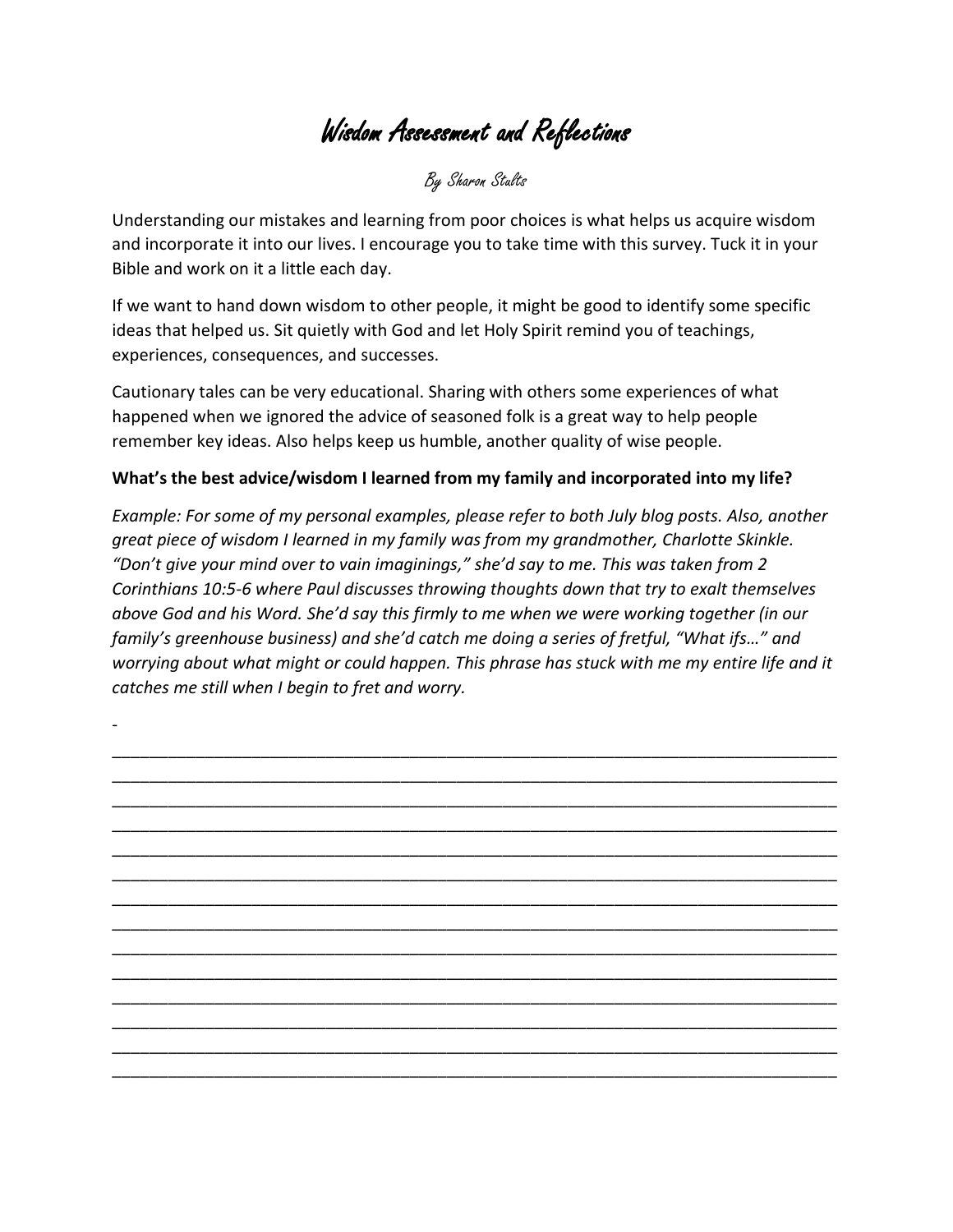## **What advice or wisdom have I ignored in the past that resulted in bad outcomes in my life? What commands of God or kingdom principles did I ignore?**

(*These questions may take you some time as often we want to suppress the memories of poor decisions and their painful consequences. If we honestly want to help others avoid our pitfalls, we need to identify the pits.)*

*Example: I came home from my freshman year of college quite ill, and it took me most of the summer to recover. Why? I spent the year eating unhealthy foods like doughnuts, candy bars and pop in large amounts because these were foods that were considered rare treats in my parent's home where healthy, whole food nutrition was the norm. They tried to teach me how damaging a diet of junk food can be to the body, but I didn't like being different from my high school friends who ate all that stuff and even brought it in their lunches. I left for college and rebelled. I showed them. Right. I paid such a dear price. I also violated God's principle of respecting and caring for my body as the temple of the Holy Spirit. I've never forgotten that hard lesson of forsaking my parent's wisdom.*

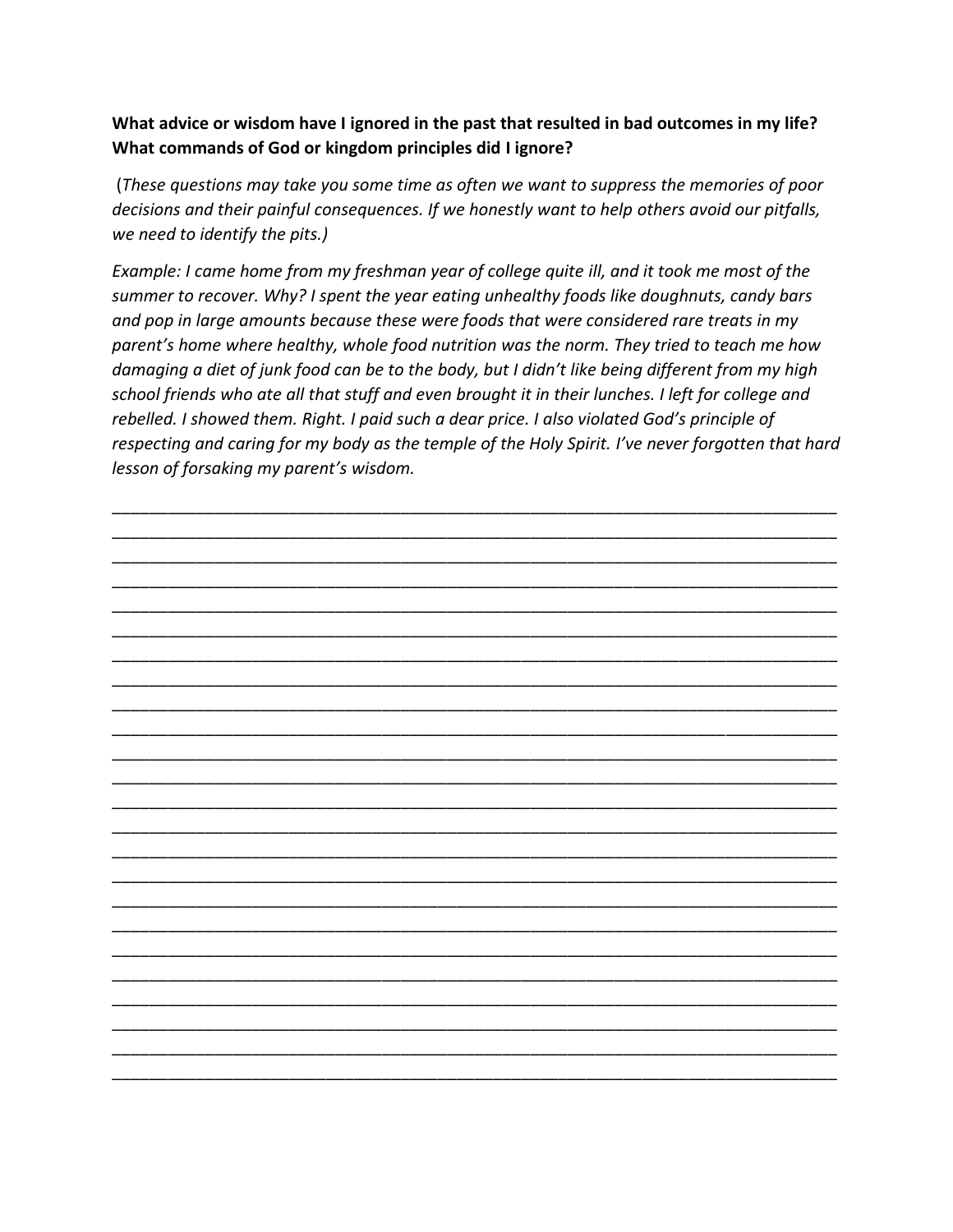## **What wisdom have I acquired that someone else needs right now?**

Consider all the various mountains of life where you've accumulated wisdom, skill, insight and understanding based on God's Word. (Relationships, marriage, parenting, finances, caring for a home, surviving various crisis like disease, divorce, death, wisdom for specific jobs like teaching, nursing and such, success in the marketplace and in business, godly living, how to study and understand the Bible, prayer skills, leadership skills)

Write down specific pieces of wisdom that you believe might be helpful for someone you know, particularly someone who is confused or living from one bad decision to another. What would you like to say to them? What does the Scripture say on this topic?

You may think of several people and ideas. After you've written the advice down with supporting scripture, lay your hand on it and pray for that person. Ask God to give them a teachable spirit. Ask God to communicate this wisdom to that person through you or someone else. Jesus, the Living Word, will use us to share his wisdom, knowledge, insight and understanding. He will create opportunity and enable us to speak in a way that is truthful without being judgmental.

*Example: I have some lovely examples of applying this idea to the lives of people who I've observed might not be making the best decisions and enjoyed watching God change their directions. For privacy reasons I cannot share any of those, but I will share with you a time when I didn't pray for someone to acquire wisdom and sorely wish I had. Many years ago, when I was a newlywed, I had a friend who treated her husband disrespectfully. She criticized him in front of my husband and me, and even held up the fact to us that her income was greater than his. We stopped hanging around with them because it was such a negative environment, and she was not open to any discussion with me to consider how her speech and behavior were affecting her marriage. I'm truly sorry I didn't pray for an opportunity to speak some truth with her about contentious wives and even more sorry that I didn't pray God's wisdom verse about marriage, over her life. We found out a few years later that they divorced after only a few years because he left her for another woman. Might things have gone differently if I had prayed about this? Did any believer pray for her and her marriage? I don't know, but she was really in love with her husband. She simply had fallen into a pattern she acquired somewhere and didn't recognize. This is a time for you to pray and reflect on the times that perhaps God was asking you to step up in prayer for someone, but you didn't. Use that sad memory to propel you now to consider the people you know who are making poor decisions and ignoring God's wisdom. How can you pray for them effectively?*

\_\_\_\_\_\_\_\_\_\_\_\_\_\_\_\_\_\_\_\_\_\_\_\_\_\_\_\_\_\_\_\_\_\_\_\_\_\_\_\_\_\_\_\_\_\_\_\_\_\_\_\_\_\_\_\_\_\_

\_\_\_\_\_\_\_\_\_\_\_\_\_\_\_\_\_\_\_\_\_\_\_\_\_\_\_\_\_\_\_\_\_\_\_\_\_\_\_\_\_\_\_\_\_\_\_\_\_\_\_\_\_\_\_\_\_\_

\_\_\_\_\_\_\_\_\_\_\_\_\_\_\_\_\_\_\_\_\_\_\_\_\_\_\_\_\_\_\_\_\_\_\_\_\_\_\_\_\_\_\_\_\_\_\_\_\_\_\_\_\_\_\_\_\_\_

\_\_\_\_\_\_\_\_\_\_\_\_\_\_\_\_\_\_\_\_\_\_\_\_\_\_\_\_\_\_\_\_\_\_\_\_\_\_\_\_\_\_\_\_\_\_\_\_\_\_\_\_\_\_\_\_\_\_